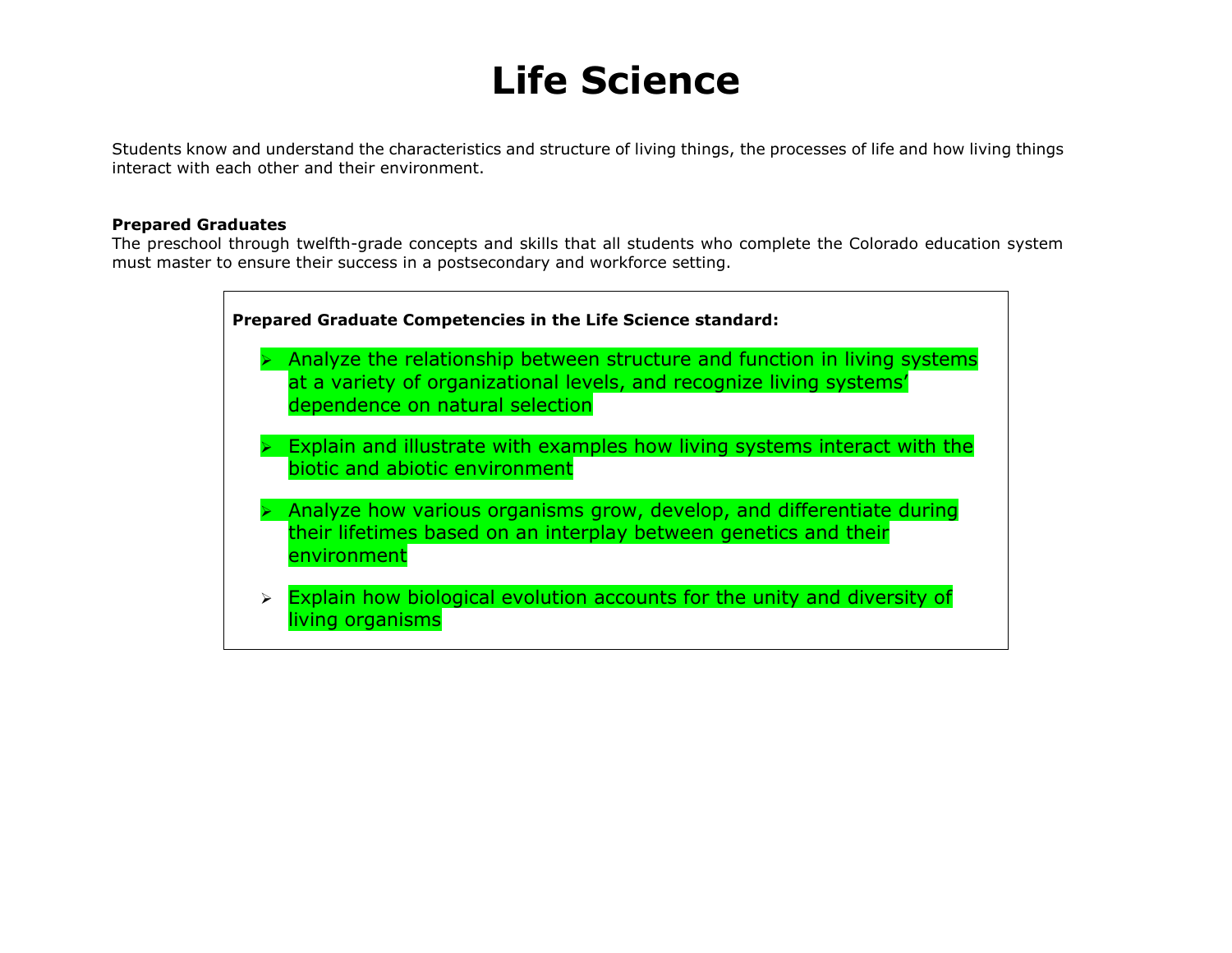## **Content Area: Science Standard: 2. Life Science**

| <b>Prepared Graduates:</b>                                                                                                |                                                                                                    |  |
|---------------------------------------------------------------------------------------------------------------------------|----------------------------------------------------------------------------------------------------|--|
| $\triangleright$ Explain and illustrate with examples how living systems interact with the biotic and abiotic environment |                                                                                                    |  |
|                                                                                                                           |                                                                                                    |  |
| <b>Grade Level Expectation: High School</b>                                                                               |                                                                                                    |  |
| <b>Concepts and skills students master:</b>                                                                               |                                                                                                    |  |
| 1. Matter tends to be cycled within an ecosystem, while energy is transformed and eventually exits an ecosystem           |                                                                                                    |  |
| <b>Evidence Outcomes</b>                                                                                                  | 21st Century Skills and Readiness Competencies                                                     |  |
| <b>Students can:</b>                                                                                                      | <b>Inquiry Questions:</b>                                                                          |  |
| a. Analyze how energy flows through trophic                                                                               | 1. How does a change in abiotic factors influence the stability or progression of an ecosystem?    |  |
| levels (DOK 1-2)                                                                                                          | What happens when the cycling of matter in ecosystems is disrupted?                                |  |
| b. Evaluate the potential ecological impacts                                                                              | What energy transformations occur in ecosystems?                                                   |  |
| of a plant-based or meat-based diet (DOK                                                                                  | How does the process of burning carbon-rich fossil fuels compare to the oxidation of carbon        |  |
| Analyze and interpret data from                                                                                           | biomolecules in cells?                                                                             |  |
| experiments on ecosystems where matter                                                                                    |                                                                                                    |  |
| such as fertilizer has been added or                                                                                      |                                                                                                    |  |
| withdrawn such as through drought (DOK                                                                                    |                                                                                                    |  |
| $1 - 3$ )                                                                                                                 | <b>Relevance and Application:</b>                                                                  |  |
| Develop, communicate, and justify an                                                                                      | 1. When the matter or energy flow in an ecosystem is disturbed, there are measurable effects       |  |
| evidence-based scientific explanation                                                                                     | such as the eutrophication of water.                                                               |  |
| showing how ecosystems follow the laws                                                                                    | Matter and energy are cycled in natural systems such as wetlands in both similar and               |  |
| of conservation of matter and energy                                                                                      | different ways than in human-managed systems such as waste water treatment plants.                 |  |
| $(DOK 1-3)$                                                                                                               |                                                                                                    |  |
| Define and distinguish between matter and                                                                                 |                                                                                                    |  |
| energy, and how they are cycled or lost                                                                                   |                                                                                                    |  |
| through life processes (DOK 1-2)                                                                                          | <b>Nature of Science:</b>                                                                          |  |
| Describe how carbon, nitrogen,<br>phosphorus, and water cycles work (DOK                                                  | 1. Address differences between experiments where variables can be controlled and those where       |  |
|                                                                                                                           | extensive observations on a highly variable natural system are necessary to determine what         |  |
| Use computer simulations to analyze how<br>а.                                                                             | is happening - such as dead zones in the Gulf of Mexico.                                           |  |
|                                                                                                                           | 2. Share experimental data, and respectfully discuss conflicting results emulating the practice of |  |
| energy flows through trophic levels (DOK                                                                                  | scientists. (DOK 2-3)                                                                              |  |
| $1-2)$                                                                                                                    | 3. Design ecological experiments in a closed system. (DOK 2-4)                                     |  |
|                                                                                                                           |                                                                                                    |  |
|                                                                                                                           |                                                                                                    |  |
|                                                                                                                           |                                                                                                    |  |

**Content Area: Science**

**Standard: 2. Life Science**

**Prepared Graduates:**

 $\triangleright$  Explain and illustrate with examples how living systems interact with the biotic and abiotic environment

**Grade Level Expectation: High School**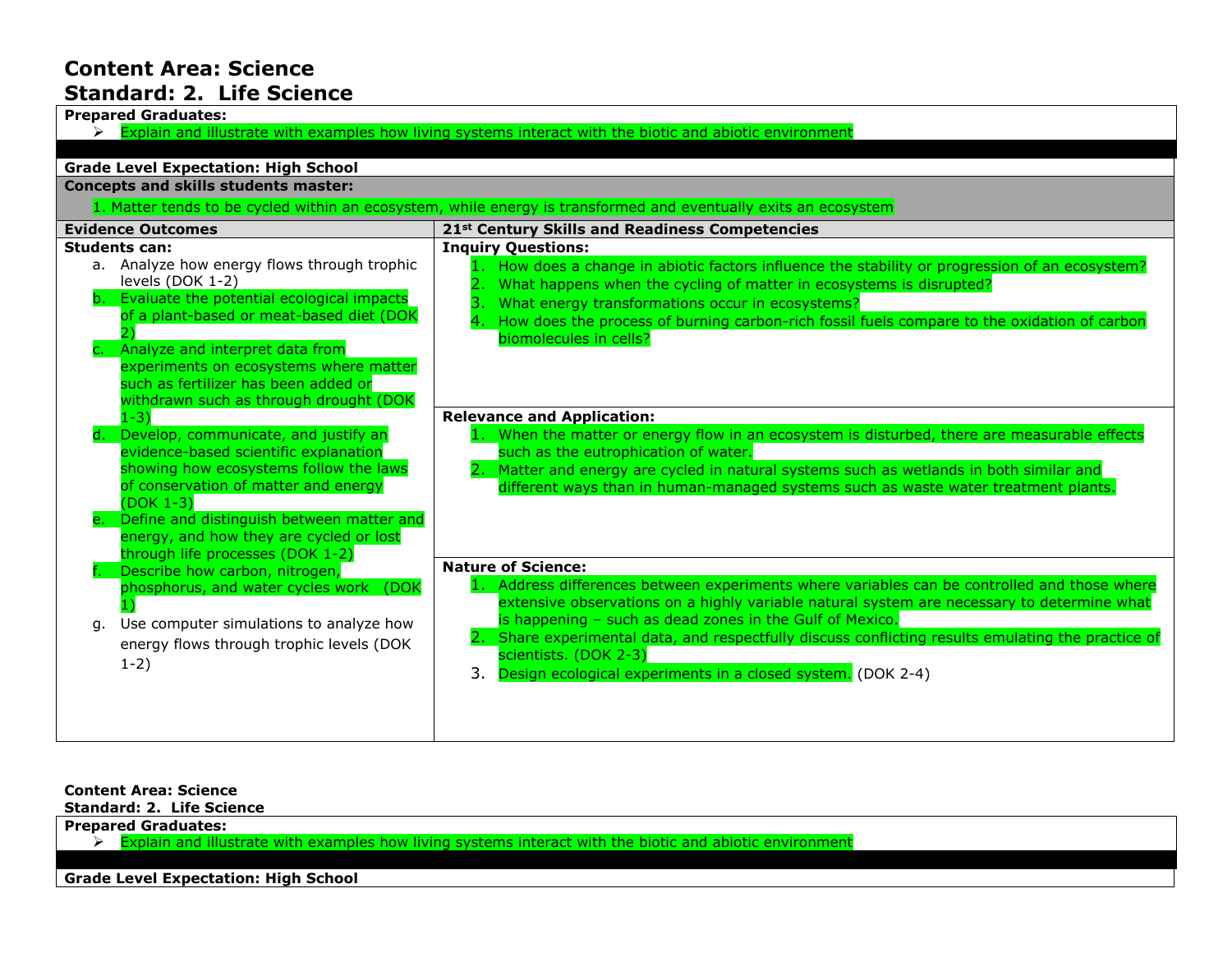| <b>Concepts and skills students master:</b>                                                                                                                                                                                                                                                                                                                                                                                                                                                                                                                                                        |                                                                                                                                                                                                                                                                                                                         |  |
|----------------------------------------------------------------------------------------------------------------------------------------------------------------------------------------------------------------------------------------------------------------------------------------------------------------------------------------------------------------------------------------------------------------------------------------------------------------------------------------------------------------------------------------------------------------------------------------------------|-------------------------------------------------------------------------------------------------------------------------------------------------------------------------------------------------------------------------------------------------------------------------------------------------------------------------|--|
| 2. The size and persistence of populations depend on their interactions with each other and on the abiotic factors in an ecosystem                                                                                                                                                                                                                                                                                                                                                                                                                                                                 |                                                                                                                                                                                                                                                                                                                         |  |
| <b>Evidence Outcomes</b>                                                                                                                                                                                                                                                                                                                                                                                                                                                                                                                                                                           | 21 <sup>st</sup> Century Skills and Readiness Competencies                                                                                                                                                                                                                                                              |  |
| <b>Students can:</b><br>a. Analyze and interpret data about the<br>impact of removing keystone species<br>from an ecosystem or introducing<br>non-native species into an ecosystem<br>$(DOK 1-3)$<br>Describe or evaluate communities in<br>h.<br>terms of primary and secondary<br>succession as they progress over time<br>$(DOK 1-2)$<br>Evaluate data and assumptions<br>regarding different scenarios for future<br>human population growth and their<br>projected consequences<br>d. Examine, evaluate, question, and<br>ethically use information from a<br>variety of sources and media to | <b>Inquiry Questions:</b><br>1. How do keystone species maintain balance in ecosystems?<br>How does the introduction of a non-native species influence the balance of an ecosystem?<br>How is the succession of local organisms altered in an area that is disturbed or destroyed?<br><b>Relevance and Application:</b> |  |
|                                                                                                                                                                                                                                                                                                                                                                                                                                                                                                                                                                                                    | Earth's carrying capacity is limited, and as the human population grows, we must find ways to<br>increase the production of resources all people need to live.<br>2. The extraction of resources by humans impacts nature ecosystems.                                                                                   |  |
| investigate ecosystem interactions<br>(DOK 1-2)                                                                                                                                                                                                                                                                                                                                                                                                                                                                                                                                                    | <b>Nature of Science:</b><br>1. Critically evaluate scientific explanations in popular media to determine if the research<br>methodology and evidence presented are appropriate and sufficient to support the claims.<br>(DOK 2-3)                                                                                      |  |